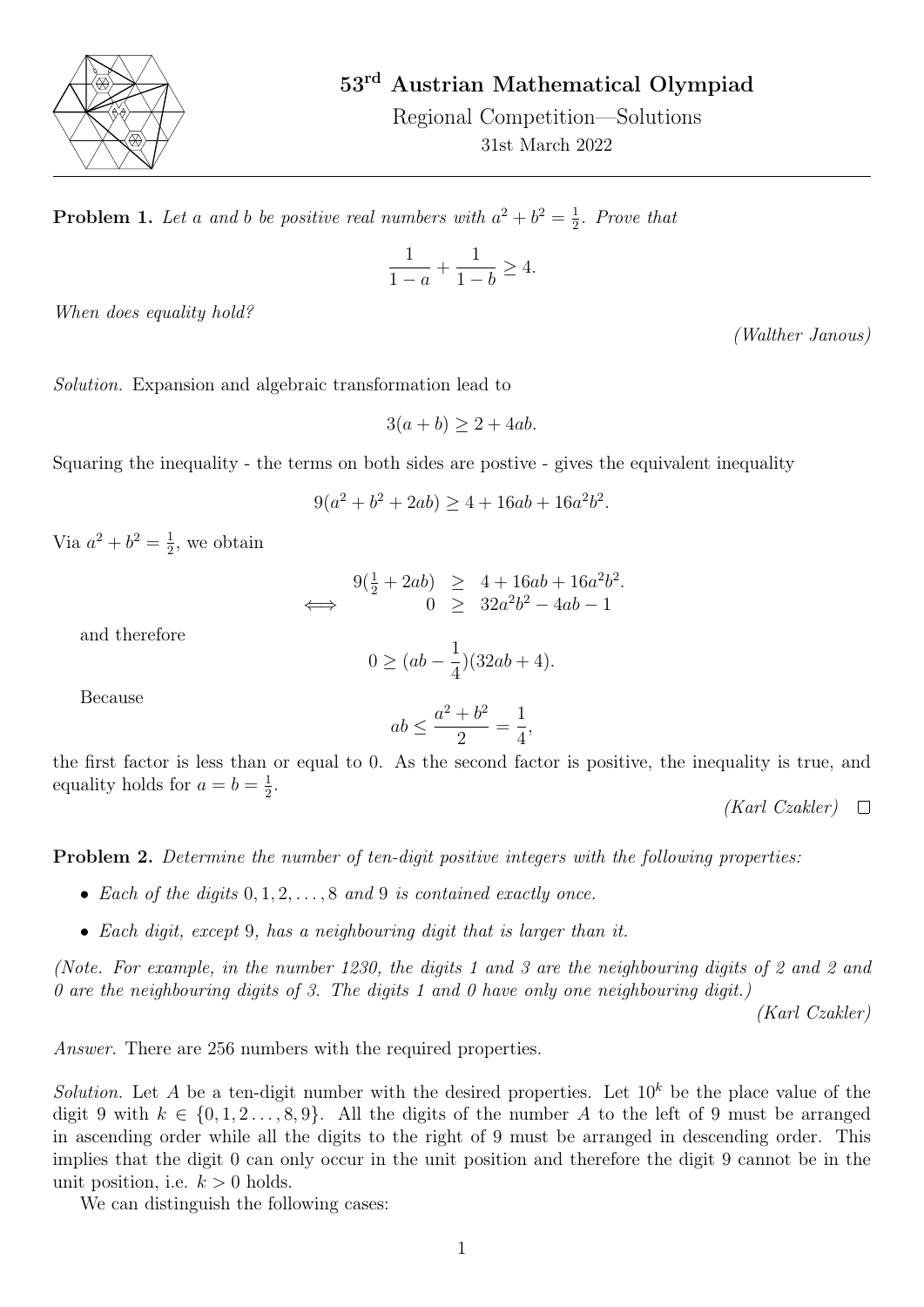- For  $k = 9$ , there is only one number, namely 9876543210.
- For  $k = 8$ , there are  $\binom{8}{1}$  $\binom{8}{1}$  = 8 numbers, as one of the remaining 8 digits must be chosen, which is placed left to 9. One example is the number 3987654210.
- For  $k = 7$ , there are  $\binom{8}{2}$  $\binom{8}{2}$  = 28 numbers, as there are  $\binom{8}{2}$  $_{2}^{8}$ ) possibilities of choosing 2 out of the remaining 8 digits, which are placed left to 9. Their order is already determined by this choice, as they must be arranged in ascending order. One example is the number 1498765320.
- According to the same consideration for  $2 \leq k \leq 6$ , there are  $\binom{8}{3}$  $\binom{8}{9-k}$  possibilities (numbers) each.
- For  $k = 1$ , there exists only one (  $1 = \binom{8}{8}$ 8 ) number, namely 1234567890.

Accordingly, there exist a total of

$$
\binom{8}{0} + \binom{8}{1} + \binom{8}{2} + \dots + \binom{8}{8} = 2^8 = 256
$$

numbers with the desired properties.

 $(Karl Czakler) \quad \Box$ 

**Problem 3.** Let ABC denote a triangle with  $AC \neq BC$ . Let I and U denote the incenter and circumcenter of the triangle ABC, respectively. The incircle touches BC and AC in the points D and E, respectively. The circumcircles of the triangles ABC and CDE intersect in the two points C and P.

Prove that the common point  $S$  of the lines  $CU$  and  $PI$  lies on the circumcircle of the triangle  $ABC$ . (Karl Czakler)

Solution. Let S be the common point of  $CU$  and  $PI$ , see figure [1.](#page-2-0)

By Thales' theorem, we obtain that  $I$  lies on the circumcircle of the triangle  $CDE$ . Therefore, the following holds:

$$
90^{\circ} = \angle CDI = \angle CPL.
$$

Thus, the triangle  $CPS$  is right-angled and we obtain

$$
UC=UP=US.
$$

Therefore, the point S lies on the circumcircle of the triangle ABC.

 $(Karl Czakler) \quad \Box$ 

Problem 4. We are given the set

$$
M = \{-2^{2022}, -2^{2021}, \dots, -2^2, -2, -1, 1, 2, 2^2, \dots, 2^{2021}, 2^{2022}\}.
$$

Let  $T$  be a subset of  $M$ , such that neighbouring numbers have the same difference when the elements are ordered by size.

- (a) Determine the maximum number of elements that such a set T can contain.
- (b) Determine all sets T with the maximum number of elements.

(Walther Janous)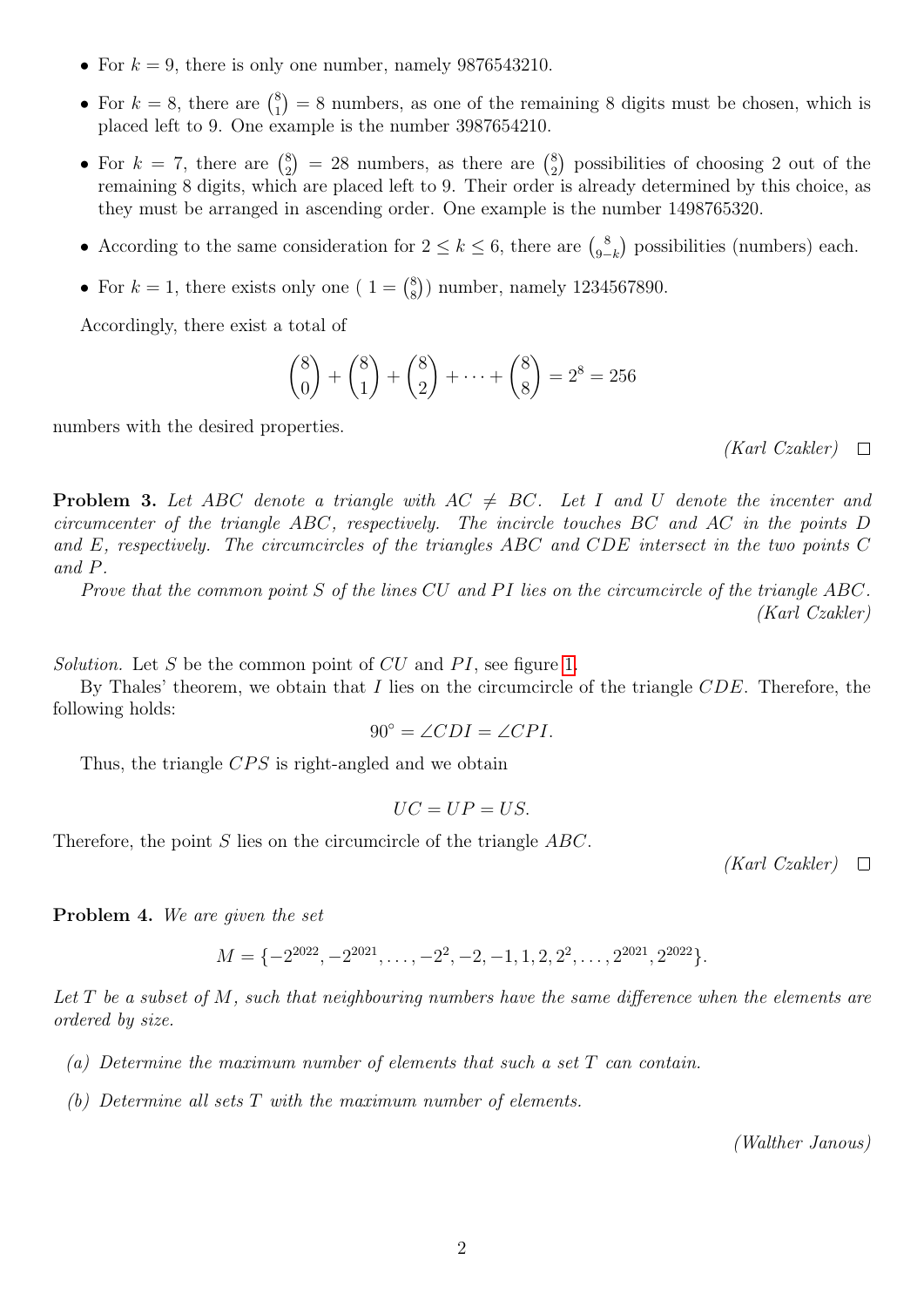<span id="page-2-0"></span>

Figure 1: Problem 3

Solution. (a) First of all, we prove that a set T can contain at most two elements with the same sign. Assume that  $2^a < 2^b < 2^c$  are three elements with the same (positive) sign. This implies both  $a < b < c$  and

$$
2^{b} - 2^{a} = 2^{c} - 2^{b} \iff 2^{a}(2^{b-a} - 1) = 2^{b}(2^{c-b} - 1).
$$

Based on the unique prime factorisation,  $a = b$  would therefore hold, which yields a contradiction. Because three negative numbers are also excluded with the same argument, there can never be more than two numbers in the set T with the same sign, i.e. a set T can contain at most four elements.

Let  $-2^a < -2^b < 2^c < 2^d$  be the elements of T. In particular,  $a > b$  and  $c < d$  hold as well as  $-2^{b} - (-2^{a}) = 2^{c} - (-2^{b}) \iff 2^{a} - 2^{b} = 2^{c} + 2^{b} \iff 2^{a} - 2^{c} = 2^{b+1}.$ 

This equality implies that  $a > c$ . As  $a > b$  (and equivalently  $a \geq b + 1$ ) we obtain that  $2^{b+1}$  is a divisor of  $2^a$ . Therefore,  $2^{b+1}$  is also a divisor of  $2^c$ . This implies  $c \geq b+1$ . Hence, the equation is equivalent to

$$
2^{a-b-1} - 2^{c-b-1} = 1
$$

with  $a-b-1 > c-b-1 \ge 0$ . If  $c-b-1 > 0$  holds, the left side of the equation would be divisible by 2, which yields a contradiction. Therefore,  $c = b + 1$  holds and the equation is equivalent to

$$
2^{a-b-1} - 1 = 1 \iff 2^{a-b-1} = 2 \iff a-b-1 = 1 \iff a = b+2.
$$

We obtain that the elements of T have to be of the form  $-2^{b+2} < -2^b < 2^{b+1} < 2^d$ . But as furthermore

$$
2^{b+1} - (-2^b) = 2^d - 2^{b+1} \iff 3 \cdot 2^b = 2^{b+1}(2^{d-b-1} - 1)
$$

has to hold, this is a contradiction. In a similar way we obtain the following: If one assumes two positive numbers being in the set  $T$ , it can contain at most one negative number. This shows that 3 is the maximum number of elements that a set T can contain.